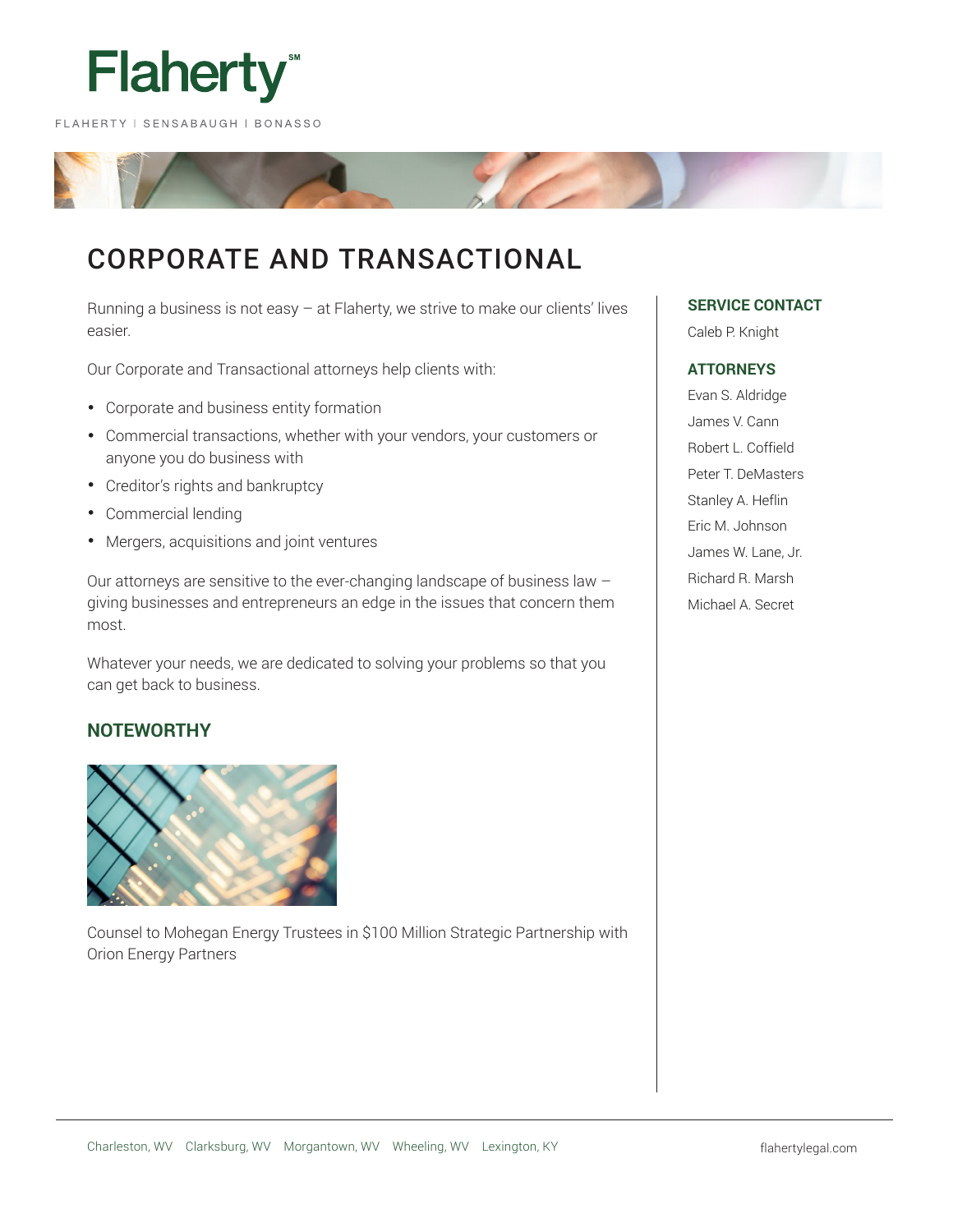

# **INSIGHTS**

# August 2021 TWENTY-EIGHT FLAHERTY SENSABAUGH BONASSO ATTORNEYS RECOGNIZED BY BEST LAWYERS®

Flaherty Sensabaugh Bonasso is pleased to announce that twenty-eight of the firm's attorneys have been selected for inclusion in the 2022 edition of *The Best Lawyers in America©* or *Best Lawyers: Ones to Watch.*

Additionally, Sam Fox was named *Best Lawyers* 2022 Lawyer of the Year ...

# November 2020

# FLAHERTY SENSABAUGH BONASSO RANKED AMONG U.S. NEWS-BEST LAWYERS "BEST LAW FIRMS."

Flaherty Sensabaugh Bonasso is pleased to announce that the firm received first-tier rankings in 16 practice areas across two metropolitan areas, Charleston and Morgantown, West Virginia, in the 2021 edition of *U.S. News-Best Lawyers* "Best Law Firms" Rankings.

Firms are recognized for ...

# August 2020

# THIRTY FLAHERTY SENSABAUGH BONASSO ATTORNEYS RECOGNIZED BY BEST LAWYERS®

Flaherty Sensabaugh Bonasso is pleased to announce that thirty of the firm's attorneys have been selected for inclusion in the 2021 edition of *The Best Lawyers in America©* or *Best Lawyers: Ones to Watch.*

Additionally, three Flaherty attorneys were named as *Best Lawyers* 2021 Lawyers of the ...

# April 2020

## TEMPORARY CHANGES TO THE BUSINESS LOAN PROGRAM AND PAYCHECK PROTECTION PROGRAM

## By Michelle Schaller

Small businesses have been adversely affected since the COVID-19 outbreak, notably due to forced government closings and lack of economic stimulation during this time. Following President Trump's Emergency Declaration on March 13, 2020, many small businesses ...

## April 2020

# WEST VIRGINIA ALLOWS BEER AND WINE HOME DELIVERIES DURING COVID-19 OUTBREAK

## By Caleb Knight

West Virginia Governor Jim Justice issued an executive order late yesterday, April 2, 2020, that permits limited home delivery of sealed beer and wine for the duration of the COVID-19 state of emergency. This approval, which has long been sought by the craft beverage ...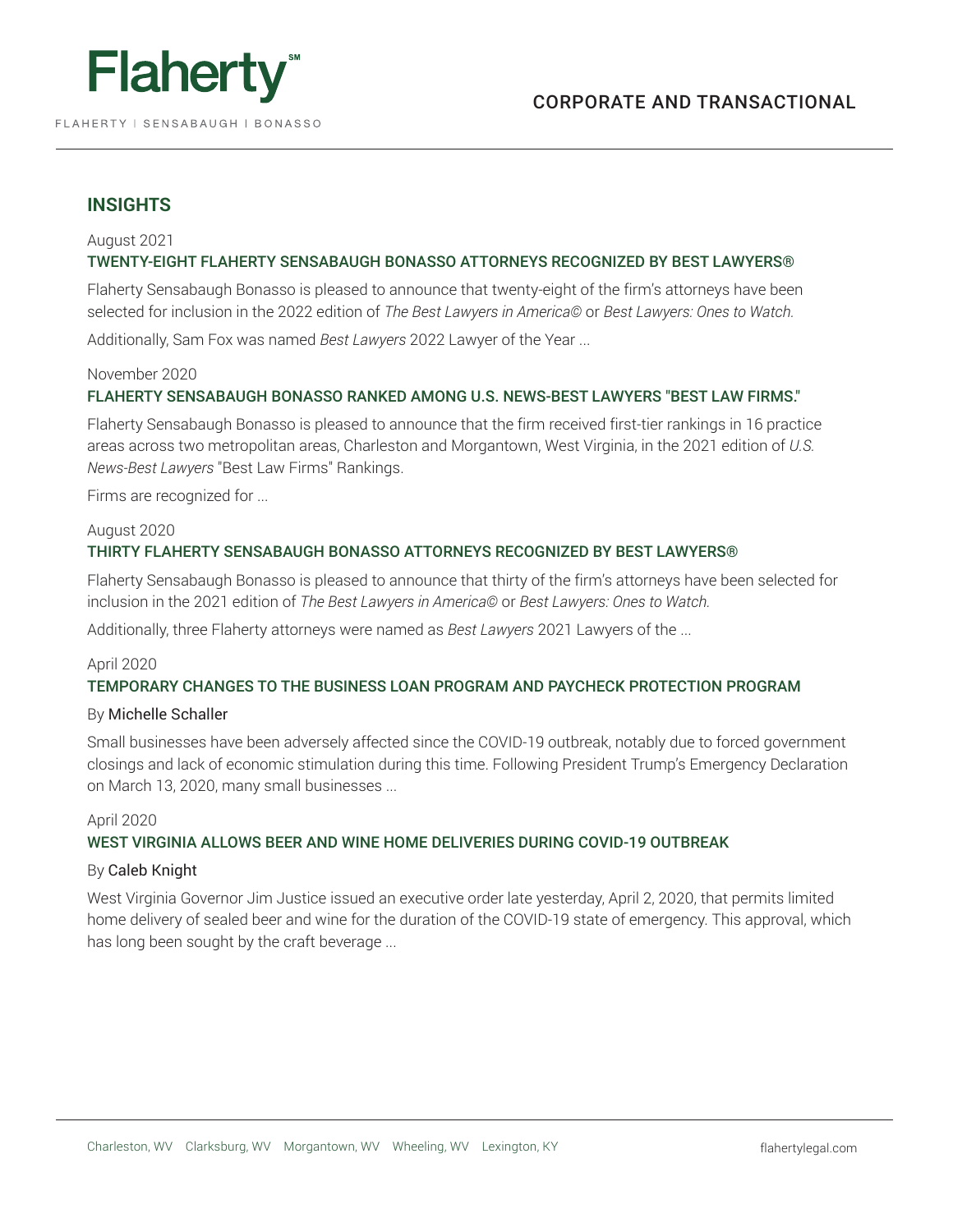

# April 27, 2020

# HOW TO GET A SMALL BUSINESS LOAN UNDER THE PAYCHECK PROTECTION PROGRAM – LENDERS TO BEGIN PROCESSING APRIL 3, 2020

The Paycheck Protection Program is a loan designed to provide a direct incentive for small businesses to keep their workers on the payroll.

SBA will forgive loans if all employees are kept on the payroll for eight weeks and the money is used for payroll, rent, mortgage interest, or utilities.

# April 2020

# 17 FLAHERTY SENSABAUGH BONASSO ATTORNEYS RECOGNIZED BY SUPER LAWYERS

Flaherty Sensabaugh Bonasso is pleased to announce that 17 of the firm's attorneys have been named to the 2020 list of West Virginia Super Lawyers and Rising Stars.

No more than 5 percent of a state's lawyers are named to the Super Lawyers list with just 2.5 percent of a state's lawyers ...

## March 2020

# INSURANCE LAW UPDATE ON CORONAVIRUS: BUSINESS INTERRUPTION COVERAGE

#### By Erica Baumgras

Whether insurance companies will have to pay business interruption coverage claims due to the coronavirus pandemic will be significantly impacted by what is happening on two different fronts: legislative and judicial. We are continuing to monitor both.

We previously ...

## March 2020

# CHANGES TO THE BANKRUPTCY CODE UNDER THE CARES ACT

On Friday, March 27, 2020, Congress passed, and the President signed the \$2.2 Trillion *Coronavirus Aid, Relief, and Economic Security (CARES) Act*, in response to the COVID-19 pandemic. This Act makes noteworthy and immediate changes to the U.S. Bankruptcy Code, which are outlined below.

#### August 2019

# FLAHERTY SENSABAUGH BONASSO ATTORNEYS RECOGNIZED BY THE BEST LAWYERS IN AMERICA© 2020

Flaherty Sensabaugh Bonasso PLLC is proud to announce that 21 of the firm's attorneys have been selected for inclusion in the 2020 edition of *The Best Lawyers in America*.

Additionally, four Flaherty attorneys were named as *Best Lawyers®* 2020 Lawyers of the Year. Only one lawyer in each area ...